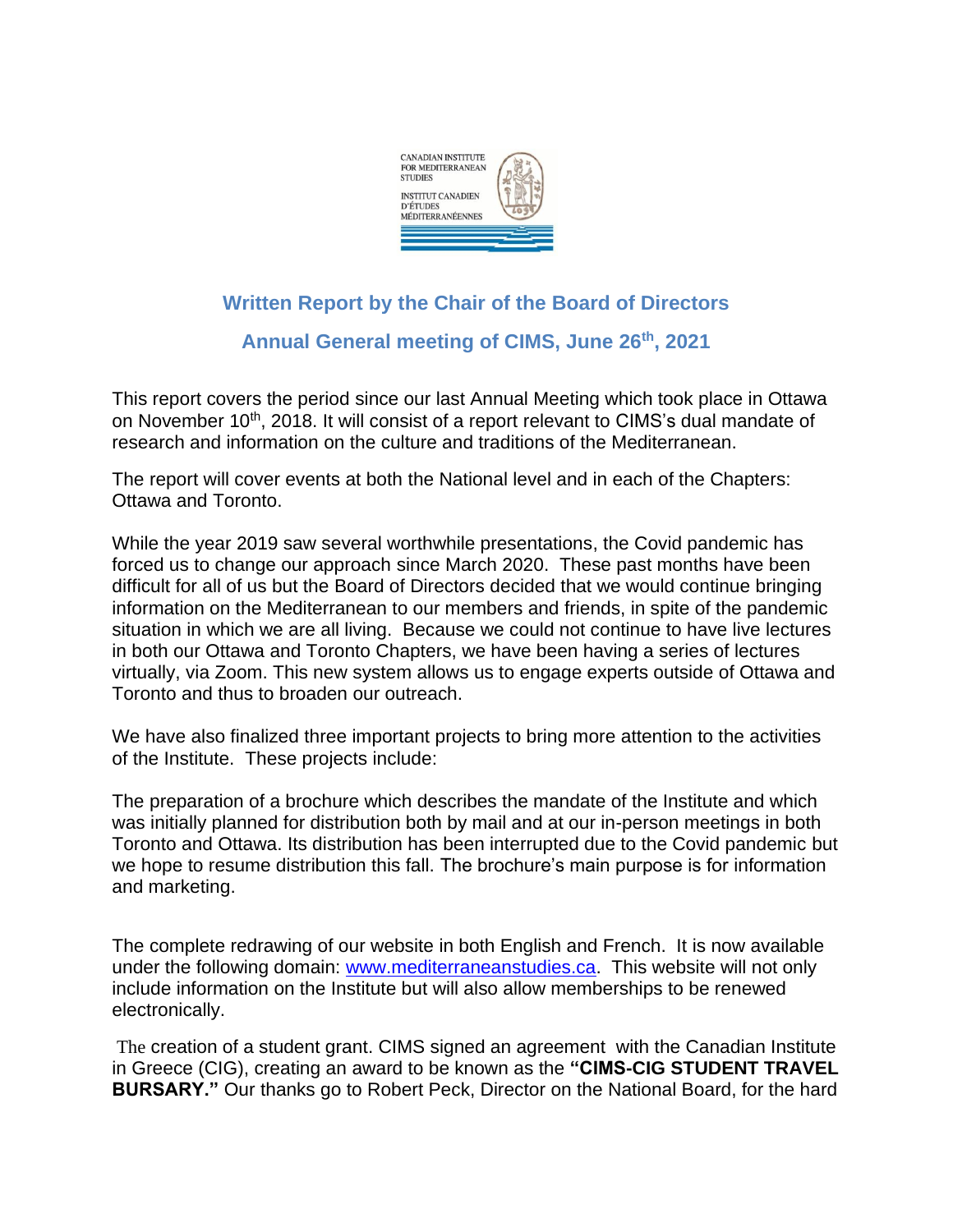work he put into this project signed both by the President of the Canadian Institute in Greece (CIG) Prof. Scott Gallimore and signed by both our President Alex Gropper and the Chair of CIMS Louise Terrillon-Mackay.

The goal of this award is to support undergraduate students in Canada who have reason to travel to Greece. This would be a merit-based award and we would also aim to support students as much as possible who identify as members of a historically underrepresented group. Travel could be for the purpose of participating in an archaeological project in Greece, attending a summer program or study abroad experience, or participation in some other academic activity that requires the student to be in Greece. The agreement will provide CIG with the sum of \$3000 over an initial three-year period and subject to renewal by mutual consent. CIMS agrees to provide to the CIG \$1000.00 on an annual basis in years 2022, 2023 and 2024. CIMS will be given full credit for providing the funding for this award and for supporting students in this manner.

## **JOINT LECTURES**

As mentioned previously, the use of virtual programming has given us the opportunity to present joint lectures by our two chapters, with special funding from the Joe Di Geso fund, named after one of our generous donors and to whom we wish to extend our special thanks. These and some of our Chapter lectures drew audience not only from Ottawa and Toronto but from all over Canada, the US and even the UK, Greece and many other countries.

Three events in particular were joint lectures:

1. On November 18, 2020, Dr. Timothy Harrison, former Board member and professor and Chair of the Department of Near and Middle Eastern Civilizations at the University of Toronto, gave a presentation on the theme of : *Portraits of a Forgotten Kingdom: Tayanat sculptures and other recent discoveries on the Plain of ancient Antioch in South Eastern Turkey*. Prof. Harrison spoke about the remains of a series of majestic sculptures, uncovered during excavations at Tell Tayianat, dating to the early 9<sup>th</sup> century BCE and which include the head and torsos of male and female figures of a winged bull and sphinx and a magnificently carved lion figure. The lecture presented these extraordinary sculptures and other recent discoveries at the Tayinat Archaeological Project excavations and contextualized these discoveries within the broader cultural milieu of the early first millennium of the eastern Mediterranean world.

2. On March 7, 2021, Dr. Antonio Ricci, Board member and Associate professor, Department of the Humanities at York University gave a virtual presentation on the theme of: *Renaissance Readers and Their Books: Representations of a Fugitive Act.*  The lecture examined depictions of readers in paintings and poems of the  $15<sup>th</sup>$  and  $16<sup>th</sup>$ centuries with the intention of recovering aspects of the experience of reading during this period and to gain a measure of insight into what remains an elusive phenomenon. It focused on the painting of the Virgin Annunciata, a well known painting of the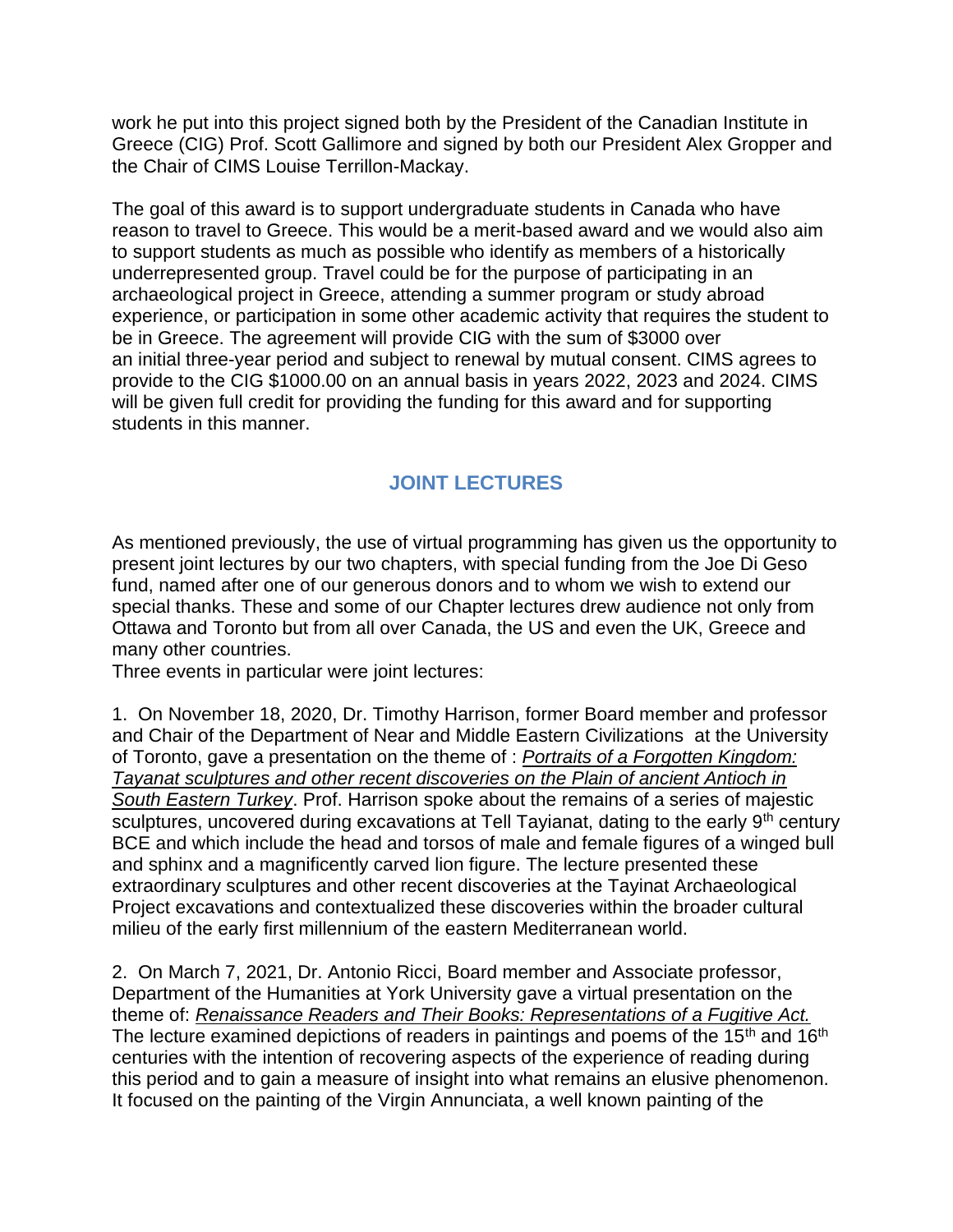Renaissance. To quote the former Italian Ambassador Taffuri: 'Books educate us, move us, and bring us new experiences and new worlds". The Renaissance offers us intriguing answers.

3. On April 29th, 2021, Dr. Nicolas Terpstra, gave a virtual lecture on the theme of "*Who Created Florence: Making a Renaissance City*". Dr. Terpstra is the Emilio Goggio Chair in Italian Studies, Department of Italian Studies at St. Michael's College, University of Toronto.

Florence stands out for many as embodying the peak of Italian Renaissance creativity. But what made it the artistic centre that we see today? To understand why, the speaker went beyond the artists themselves to look at those who later collected, conserved, and (re)created the art and architecture we see today. The lecture described those who took up the creation of the new Florence from a fifteenth century creator, to a sixteenth century collector, an eighteenth century conservator, a group of nineteenth century expatriates, in order to answer the question of "who created Florence" as the modern Renaissance capital that we see today.

## **OTTAWA CHAPTER LECTURES**

The Ottawa Chapter saw both in-person and virtual presentations in the period from December 2018 to June 2021. We were able to hold lectures in various venues, thanks to the generosity of the College of the Humanities at Carleton University during 2019 and the beginning of 2020. The lectures in the fall of 2020 and through 2021 were presented virtually via Zoom. Our thanks go to Prof Shane Hawkins, Director of the College of the Humanities at Carleton University who made all of these possible, to our continued cooperation with the Ottawa Chapter of the Archaeological Institute of America and to all those who helped in preparing our lectures here in Ottawa and abroad and to the continued support of the diplomatic missions representing the Mediterranean countries in Ottawa in particular the Ambassadors of Italy, Greece, Egypt, Turkey and Georgia.

 In February 2019 we had the pleasure of cosponsoring with the Embassy of Georgia a lecture on the theme of "Exploring the Roots of the Vine: the History and Archaeology of the earliest Wine", with Prof. Stephen Batiuk, Research Associate in the Department of Middle Eastern Civilizations and the Archaeology Center of Toronto University. Prof Batiuk has been working on a project in the region of Caucasia, modern Georgia, Armenia and Azerbaijan on the origins of wine going back to the Neolithic period, and demonstrated how wine culture originated in Georgia, spread to the Ancient Near East and eventually through the Mediterranean world.

This was followed by a lecture cosponsored by the Egyptian Embassy, by Prof Jean Revez, History Department, University du Quebec in Montreal,(UQAM) on the column decorations inside the Temple of Amon-Ra in Karnak, a project of Memphis University.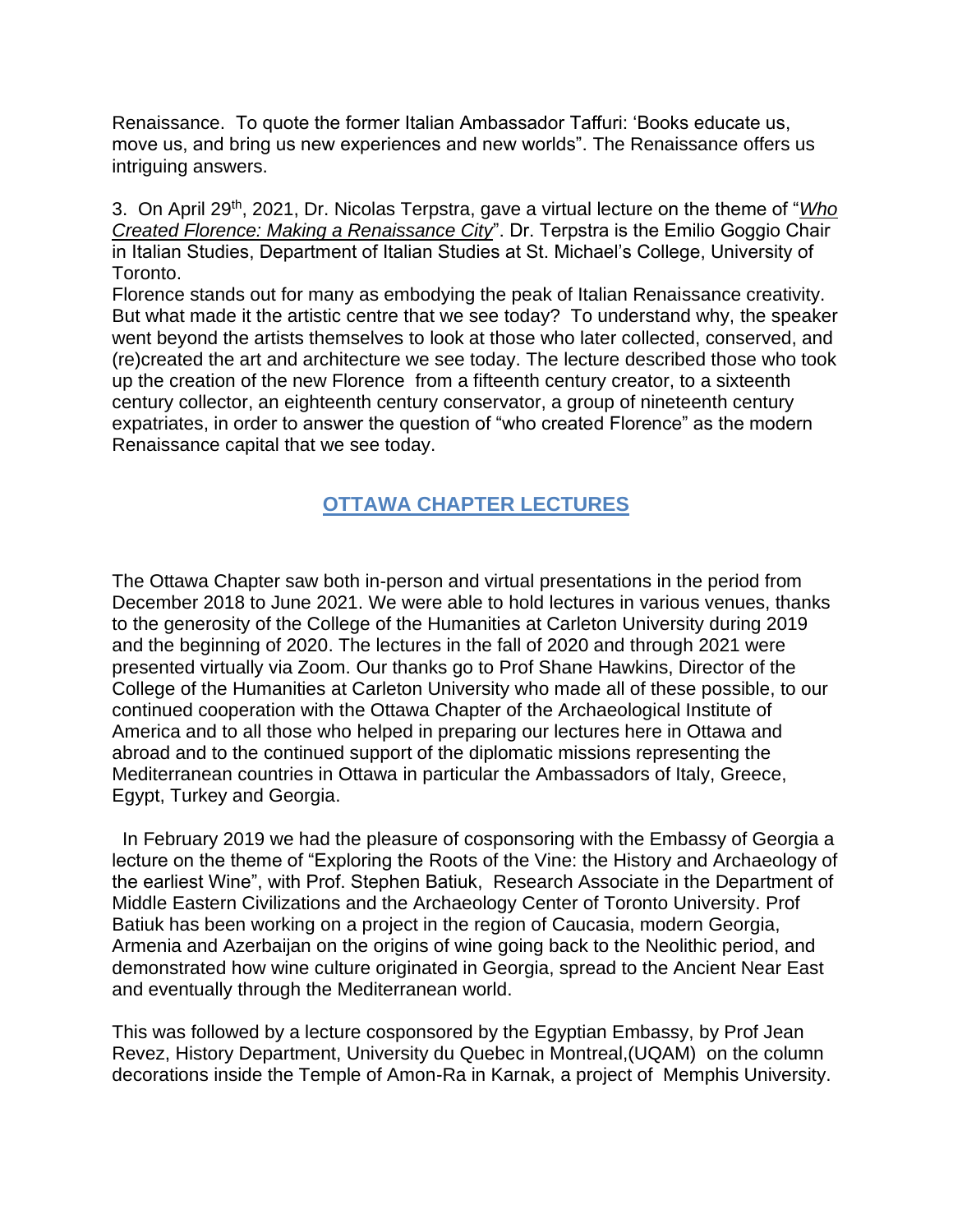Dr. Brendan Burke, interim Director of the Canadian Institute in Greece and Chair of Greek and Roman Studies from the University of Victoria, BC. gave a lecture on the excavations in the ancient site of Eleon in the village of Arma in central Greece. This was particularly interesting, as CIG is doing innovative work in digital archaeology, such as the use of drone photography, photogrammetry, 3D scans etc. The project is in partnership with the Ephorate of the Antiquities of Boeotia (Thebes).

In May 2019 we were fortunate in having H.E. Dr. Mamdouh Al Damaty, former Minister of Antiquities of Egypt as our guest speaker, and sponsored by the Egyptian Ambassador to Canada. Dr. Al Damaty, Egyptologist and Professor of Archeology at Ain Shams University in Cairo, spoke to us about the new discoveries he has made in the Valley of the Kings, the Tomb of King Tutankhamun, the pyramids of Dahshour and Giza, etc. over the past few years.

In the Fall of 2019 we welcomed Dr Alexander Kitroeff, Professor of History at Haverford College, Pensylvania, where he is Professor of History, coordinator of Middle East and Islamic Studies. He has studied and written extensively on the Greek diaspora in Egypt especially in Alexandria in the early 19<sup>th</sup> through the early twentieth century. He has just published a book on "The Greeks and the Making of Modern Egypt" where the Greeks played a central role in the development of Egypt's cotton cultivation and export, tobacco and cigarettes and textiles manufacturing and contributed to the opening and running of the Suez Canal.

The year closed with the presentation by our former Board member and distinguished research professor and Dean emeritus of the College of the Humanities, Carleton University, Dr. John Osborne. Prof Osborne presented us with a conundrum: "Is the Capitoline Wolf Etruscan or Medieval?" Is this sculpture in Rome's Capitoline Museum since 1471, the she-wolf who according to legend, nurtured the twins Romulus and Remus, dating back to the Etruscan period  $(4<sup>th</sup>$  century BCE) or from the Middle Ages? He proved that it was definitely Etruscan, to the relief of the audience.

Other presentations included that of Dr. Daryn Lehoux, Professor of Classics at Queens' University, who spoke on the theme of "Greco-Roman Egypt and the History of Ancient Astronomy".

Virtual presentations sponsored by the Archaeological Institute of America (AIA) Ottawa Society included Dr. Carl Knappett, Walter Graham/Homer Thompson Chair in Aegean Prehistory at the University of Toronto, on "Creativity in Aegean Bronze Age Art"; Dr. Carolyn Laferrière of Yale University on "Imagining the Sights and Sounds of Ancient Ritual" at the Yale University Art Gallery; Rita Freed from the Museum of Fine Arts in Boston on "Exhibiting Nubea in our present-day world" and Professor Mike Sampson from the University of Manitoba on "New Sappho and Digital Forensics: Technology in the Service of Scholarly Integrity". Our colleagues in Toronto were able to join us for most of these.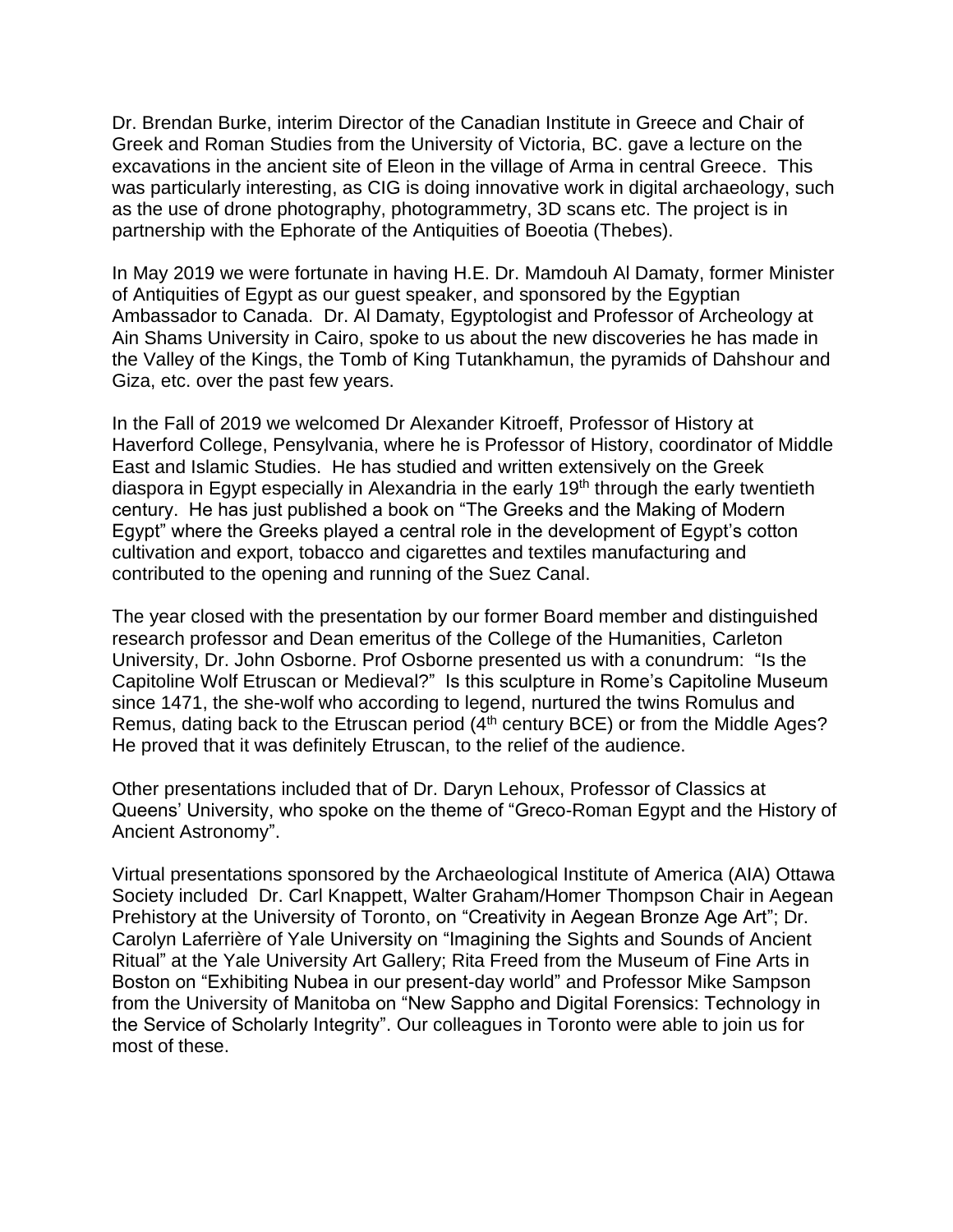The highlight of the in-person lectures before Covid closed us down was the presentation by Dr. Jodi Magness on her recent excavations in the ancient village of Huqoq in Israel's Galilee, which have brought to light the remains of a monumental late Roman (5<sup>th</sup> century) synagogue building paved with stunning and unique mosaics, including biblical scenes and the first non-biblical story ever discovered decorating an ancient synagogue. CIMS has a particular interest in these excavations as our Institute has contributed financially to this project. Dr. Magness is the Kenan Distinguished Professor for Teaching Excellence in Early Judaism in the Department of Religious Studies at the University of North Carolina at Chapel Hill. The lecture was presented in collaboration with the Zelikovitz Center for Jewish Studies, Carleton University, and the Jewish Community Center of Ottawa.

In addition to two Joint lectures in 2021, Ottawa chapter closed the season with a presentation by Professor Michael Cosmopoulos, the Hellenic Government-Karakas Family Foundation Professor of Archaeology and Chair of the Department of Anthropology and Archaeology at the University of Missouri-St. Louis. Dr. Cosmopoulos has excavated at several ancient sites in Greece and Ukraine and is currently directing the Iklaina Archaeological Project. He has been awarded several teaching awards, including the Archaeological Institute of America Award for Excellence in Teaching. He is an elected Fellow of the Royal Society of Canada, of the Academy of Science St. Louis, of the European Academy of Sciences and Arts, a Corresponding Member of the Athens Academy of Arts and Sciences, and a National Geographic Society Explorer. The lecture was cosponsored by AIA and the College of the Humanities at Carleton and was under the patronage of the Ambassador of the Hellenic Republic to Canada. The title of the lecture was " *Digging Homer. The Mycenaean Palace at Iklaina and the Birth of Greek Epic Poetry.* 

## **TORONTO CHAPTER LECTURES**

Thanks to Noel McFerran for helping to organize Toronto's lectures and to Solomon Klein for preparing the posters.

Toronto has had a busy schedule these past two and a half years. We have endeavored to feature scholars from St. Michael's College, our home base, as well as from other institutions in the Toronto area. We began with a talk on *Popes and Zionists* by Dr. Adrian Ciani of St. Augustine's Seminary and Seneca College Next came Dr. Robert Logan of the University of Toronto on *the Alphabet: Mother of Invention*, followed by Dr. John Solheid of St. Michael's College at U of T on *Origen and Third-Century Christian Education in Caesarea Maritima co-sponsored by the Metropolitan Andrey Sheptytsky Institute*. From there we had Dr. Stephen Tardif of St. Michael's College take us to *The Garden of the World: Victorian Visions of Italy* followed by Dr. Alison More, also of St. Michael's College, speaking on *Clara in natura, clarior in fama, clarissima in Gratia: Clare of Assisi and Feminine Holiness in Later Meieval Europe.* After her came Dr. Peter O'Hagan, also of the University of St. Michael's College, speaking about *The Rise of the University: A Medieval Institution* to be followed by the late Dr. McKenzie Lewis of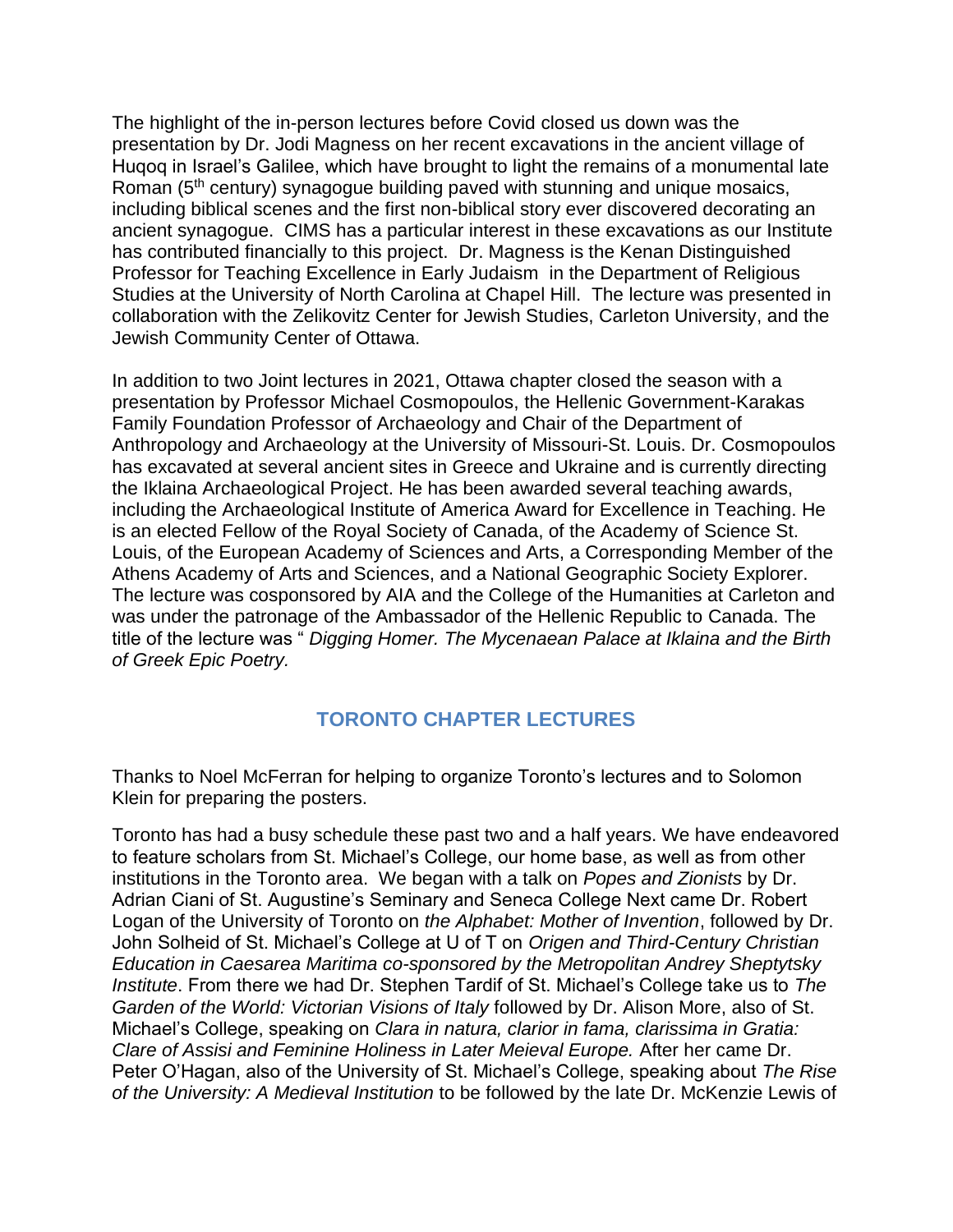the University of Waterloo, the director of the excavations of the Villa del Vergigno Excavations in Tuscany, (originally co-sponsored by the Toronto chapter) who spoke about *How Old is the City of Florence.* This lecture was co-sponsored by **the Italian Cultural Institute.** Next came a special lecture by Dr. Millicent Marcus, of *Yale University*, co-sponsored by the University of St. Michael's College and the **Italian Cultural Institute**, commemorating the 80<sup>th</sup> anniversary of Mussolini's anti Semitic edict. She spoke on "*Non capische non puoi piu andare a scuola?": Representations of Fascist Anti-Semitism and the Racial Laws in Italian Cinema(1970- 2001).*

Our 2019/2020 lectures were inaugurated by CIMS board member, Noel McFerran, Rare Book Librarian at the Kelly Library at the University of St. Michael's College, who spoke about *Italian Printing in the Kelly Library.* Our next lecture was part of a series on *Sicily in the Mediterranean World*, which we co-sponsored along with the **Italian Cutural Institute** and **the Columbus Centre.** It was given by Damiano Pietropaolo, former head of English Language Drama at the CBC, on *the Sicilian Legacy of Modern Europe.* This was followed by Dr. Callie Callon, of the Toronto School of Theology, speaking on *Physiognomy in the Ancient World.* In January of 2020 Dr. Guillaume Bernardi of York University spoke on *The Age of the Castrati in Europe.*

Our next lecture was part of a joint effort inititiated by the Ottawa chapter and given by Dr. Jodi Magness, of the University of North Carolina at Chapel Hill, and director of the Tel Huqoq Excavations which were co-sponsored by the Toronto chapter as part of a project celebrating Jewish-Italian Friendship. The lecture was titled *More than Just Mosaics: The Ancient Synagogue at Huqoq.* It was held at the Royal Ontario Museum which co-sponsored the talk along with the Israeli Consulate. Our final lecture of the season was given by Dr. Jeffrey Easton of the University of Toronto, who spoke on *Going Somewhere?: Migration and Mobility in the Roman West.*

The 2020/2021 season was unique in that it was done virtually and allowed both chapters to participate. The first lecture was given by Dr. Carl Knappett, J. Walter Graham Chair in Minoan Studies at the Dept. of Fine Arts at the University of Toronto. He spoke of *Creativity in the Aegean Bronze Age*. It was a joint lecture with the AIA and CIMS Ottawa. It was followed by Dr. Mike Sampson from the University of Manitoba, who lectured on New Sappho and *Digital Forensics: Technology in the Service of Scholartely Integrity.* Next we had a joint lecture with CIMS Ottawa given by Dr. Timothy Harrison, Head of Near and Middle Eastern Civilizations at the University of Toronto and former Head of the American Schools of Oriental Research and a former board member of CIMS as being head of the C.R.A.N.E project in Turkey who spoke on *Portraits of a Forgotten Kingdom: Tayanat Sculptures and Other Recent Discoveries on the Plain of Antioch in Southeastern Turkey.* This was followed by the last lecture of the year given by Amit Rozenblum, Site Conservator with the Israel Antiquities Authority who told us about *Ancient Synagogues in the Galilee and Golan Heights.* It was co-sponsored by the Israeli Consulate in Toronto.

The New Year(2021) was begun with a talk by Cristiana Conti a doctoral student at York University who spoke on *The Yahweh of the South: The Site of Kuntillet 'Ajrud and its Controversial Connection with the Northern Kingdom of Israel."* She was followed by her